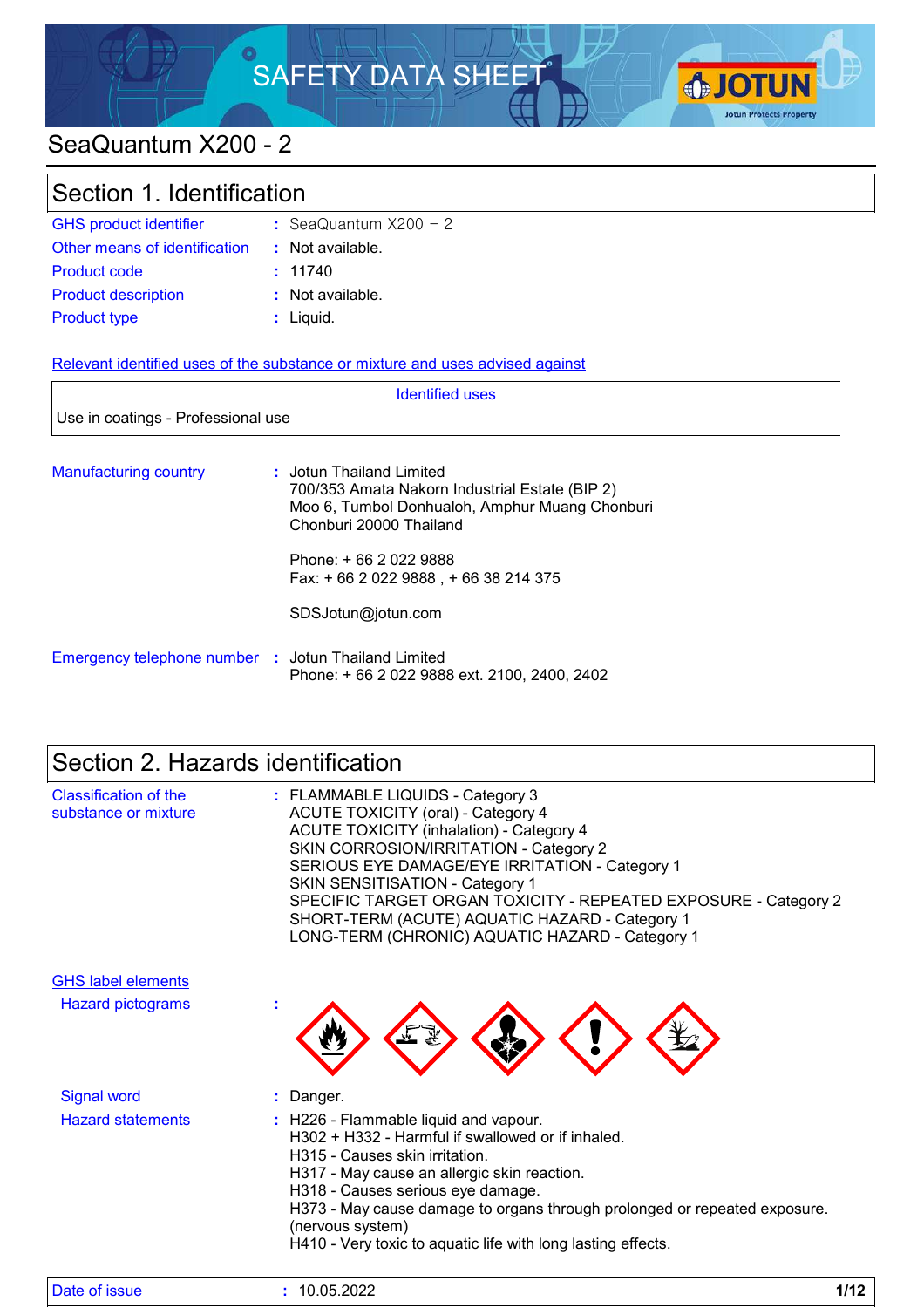### Section 2. Hazards identification

| <b>Precautionary statements</b>                        |                                                                                                                                                                                                                                                                                                                                                                                                                                                                                                                                                                                                                                                        |
|--------------------------------------------------------|--------------------------------------------------------------------------------------------------------------------------------------------------------------------------------------------------------------------------------------------------------------------------------------------------------------------------------------------------------------------------------------------------------------------------------------------------------------------------------------------------------------------------------------------------------------------------------------------------------------------------------------------------------|
| <b>Prevention</b>                                      | : P280 - Wear protective gloves. Wear eye or face protection.<br>P210 - Keep away from heat, hot surfaces, sparks, open flames and other ignition<br>sources. No smoking.<br>P273 - Avoid release to the environment.<br>P260 - Do not breathe vapour.<br>P270 - Do not eat, drink or smoke when using this product.                                                                                                                                                                                                                                                                                                                                   |
| <b>Response</b>                                        | : P391 - Collect spillage.<br>P314 - Get medical advice/attention if you feel unwell.<br>P304 + P312 - IF INHALED: Call a POISON CENTER or doctor if you feel unwell.<br>P362 - Take off contaminated clothing and wash before reuse.<br>P363 - Wash contaminated clothing before reuse.<br>P302 + P352 - IF ON SKIN: Wash with plenty of water.<br>P333 + P313 - If skin irritation or rash occurs: Get medical advice or attention.<br>P305 + P351 + P338, P310 - IF IN EYES: Rinse cautiously with water for several<br>minutes. Remove contact lenses, if present and easy to do. Continue rinsing.<br>Immediately call a POISON CENTER or doctor. |
| <b>Storage</b>                                         | : P403 + P235 - Store in a well-ventilated place. Keep cool.                                                                                                                                                                                                                                                                                                                                                                                                                                                                                                                                                                                           |
| <b>Disposal</b>                                        | : P501 - Dispose of contents and container in accordance with all local, regional,<br>national and international regulations.                                                                                                                                                                                                                                                                                                                                                                                                                                                                                                                          |
| In compliance                                          | : IMO Antifouling System Convention compliant (AFS/CONF/26).                                                                                                                                                                                                                                                                                                                                                                                                                                                                                                                                                                                           |
| Other hazards which do not<br>result in classification | : None known.                                                                                                                                                                                                                                                                                                                                                                                                                                                                                                                                                                                                                                          |

### Section 3. Composition/information on ingredients

| Substance/mixture                              | : Mixture |
|------------------------------------------------|-----------|
| Other means of identification : Not available. |           |
|                                                |           |

| <b>CAS</b> number/other identifiers |                  |
|-------------------------------------|------------------|
| $CAS$ number                        | . Not annlicable |

| <b>UAJ HUIHUU</b>   | . <i>i</i> vul applicable. |
|---------------------|----------------------------|
| EC number           | : Mixture.                 |
| <b>Product code</b> | : 11740                    |
|                     |                            |

| Ingredient name             | $\frac{9}{6}$ | <b>CAS number</b> |
|-----------------------------|---------------|-------------------|
| dicopper oxide              | l≥25 - ≤50    | 1317-39-1         |
| xylene                      | 210 - ≤15     | 1330-20-7         |
| ethylbenzene                | ≤5            | 100-41-4          |
| l zinc oxide                | ≤5            | 1314-13-2         |
| l colophonv                 | צ≥            | 8050-09-7         |
| hydrocarbons, C9, aromatics | וצ≥           | 64742-95-6        |
| copper pyrithione           | ≤1.7          | 14915-37-8        |

There are no additional ingredients present which, within the current knowledge of the supplier and in the concentrations applicable, are classified as hazardous to health or the environment and hence require reporting in this section.

Occupational exposure limits, if available, are listed in Section 8.

### Section 4. First aid measures

#### Description of necessary first aid measures

Eye contact **:**

Get medical attention immediately. Call a poison center or physician. Immediately flush eyes with plenty of water, occasionally lifting the upper and lower eyelids. Check for and remove any contact lenses. Continue to rinse for at least 10 minutes. Chemical burns must be treated promptly by a physician.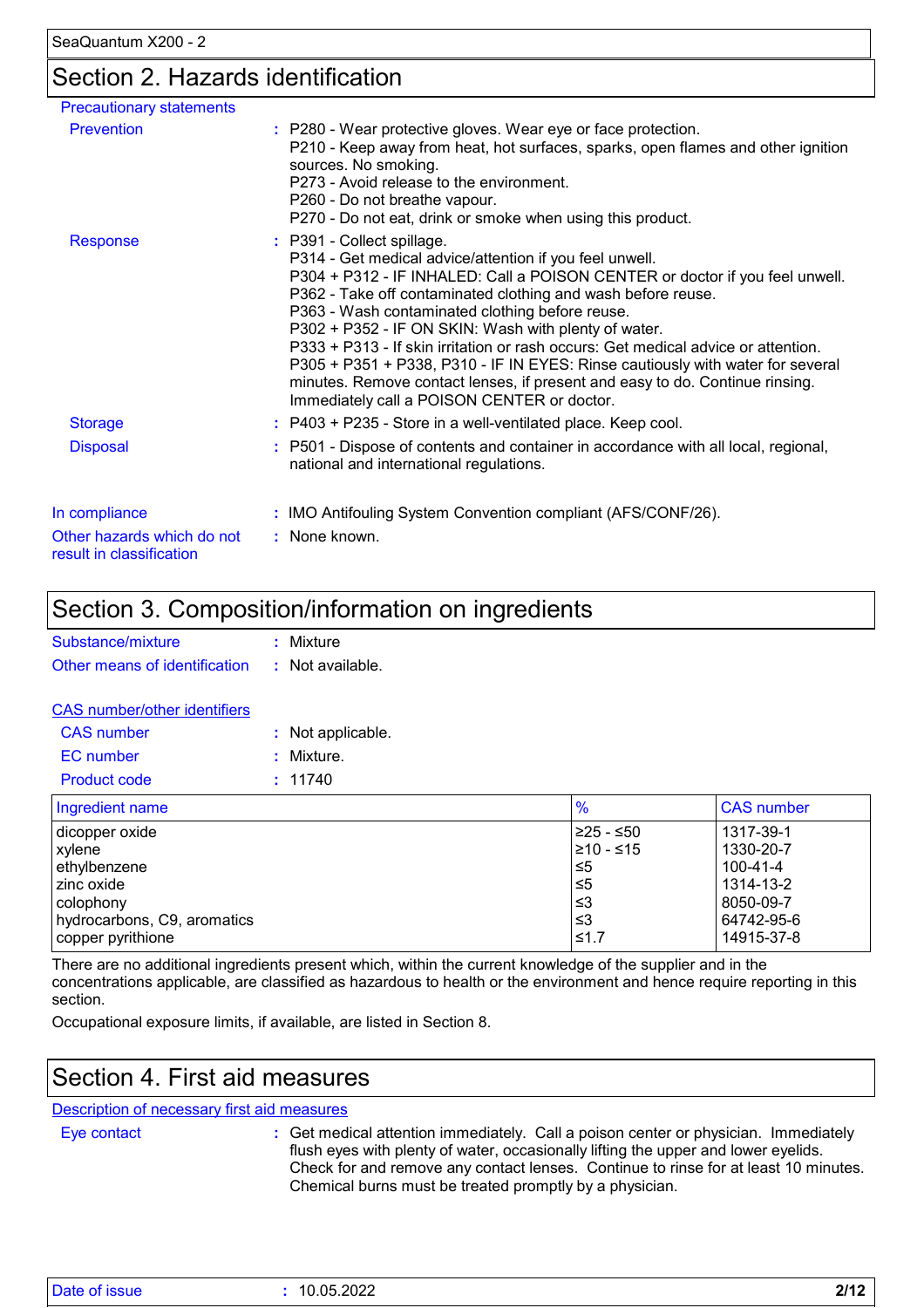# Section 4. First aid measures

| <b>Inhalation</b>   | : Get medical attention immediately. Call a poison center or physician. Remove<br>victim to fresh air and keep at rest in a position comfortable for breathing. If it is<br>suspected that fumes are still present, the rescuer should wear an appropriate mask<br>or self-contained breathing apparatus. If not breathing, if breathing is irregular or if<br>respiratory arrest occurs, provide artificial respiration or oxygen by trained personnel.<br>It may be dangerous to the person providing aid to give mouth-to-mouth<br>resuscitation. If unconscious, place in recovery position and get medical attention<br>immediately. Maintain an open airway. Loosen tight clothing such as a collar, tie,<br>belt or waistband. In case of inhalation of decomposition products in a fire,<br>symptoms may be delayed. The exposed person may need to be kept under<br>medical surveillance for 48 hours. |
|---------------------|-----------------------------------------------------------------------------------------------------------------------------------------------------------------------------------------------------------------------------------------------------------------------------------------------------------------------------------------------------------------------------------------------------------------------------------------------------------------------------------------------------------------------------------------------------------------------------------------------------------------------------------------------------------------------------------------------------------------------------------------------------------------------------------------------------------------------------------------------------------------------------------------------------------------|
| <b>Skin contact</b> | : Get medical attention immediately. Call a poison center or physician. Wash with<br>plenty of soap and water. Remove contaminated clothing and shoes. Wash<br>contaminated clothing thoroughly with water before removing it, or wear gloves.<br>Continue to rinse for at least 10 minutes. Chemical burns must be treated promptly<br>by a physician. In the event of any complaints or symptoms, avoid further exposure.<br>Wash clothing before reuse. Clean shoes thoroughly before reuse.                                                                                                                                                                                                                                                                                                                                                                                                                 |
| Ingestion           | Get medical attention immediately. Call a poison center or physician. Wash out<br>mouth with water. Remove dentures if any. If material has been swallowed and the<br>exposed person is conscious, give small quantities of water to drink. Stop if the<br>exposed person feels sick as vomiting may be dangerous. Do not induce vomiting<br>unless directed to do so by medical personnel. If vomiting occurs, the head should<br>be kept low so that vomit does not enter the lungs. Chemical burns must be treated<br>promptly by a physician. Never give anything by mouth to an unconscious person.<br>If unconscious, place in recovery position and get medical attention immediately.<br>Maintain an open airway. Loosen tight clothing such as a collar, tie, belt or<br>waistband.                                                                                                                    |

Most important symptoms/effects, acute and delayed

| Potential acute health effects    |                                                                                                                                                                                                                                                                                                                                                                                                                 |
|-----------------------------------|-----------------------------------------------------------------------------------------------------------------------------------------------------------------------------------------------------------------------------------------------------------------------------------------------------------------------------------------------------------------------------------------------------------------|
| Eye contact                       | : Causes serious eye damage.                                                                                                                                                                                                                                                                                                                                                                                    |
| <b>Inhalation</b>                 | : Harmful if inhaled.                                                                                                                                                                                                                                                                                                                                                                                           |
| <b>Skin contact</b>               | : Causes skin irritation. May cause an allergic skin reaction.                                                                                                                                                                                                                                                                                                                                                  |
| Ingestion                         | : Harmful if swallowed.                                                                                                                                                                                                                                                                                                                                                                                         |
| Over-exposure signs/symptoms      |                                                                                                                                                                                                                                                                                                                                                                                                                 |
| Eye contact                       | : Adverse symptoms may include the following:<br>pain<br>watering<br>redness                                                                                                                                                                                                                                                                                                                                    |
| Inhalation                        | : No specific data.                                                                                                                                                                                                                                                                                                                                                                                             |
| <b>Skin contact</b>               | : Adverse symptoms may include the following:<br>pain or irritation<br>redness<br>blistering may occur                                                                                                                                                                                                                                                                                                          |
| Ingestion                         | : Adverse symptoms may include the following:<br>stomach pains                                                                                                                                                                                                                                                                                                                                                  |
|                                   | Indication of immediate medical attention and special treatment needed, if necessary                                                                                                                                                                                                                                                                                                                            |
| Notes to physician                | : In case of inhalation of decomposition products in a fire, symptoms may be delayed.<br>The exposed person may need to be kept under medical surveillance for 48 hours.                                                                                                                                                                                                                                        |
| <b>Specific treatments</b>        | : No specific treatment.                                                                                                                                                                                                                                                                                                                                                                                        |
| <b>Protection of first-aiders</b> | : No action shall be taken involving any personal risk or without suitable training. If it<br>is suspected that fumes are still present, the rescuer should wear an appropriate<br>mask or self-contained breathing apparatus. It may be dangerous to the person<br>providing aid to give mouth-to-mouth resuscitation. Wash contaminated clothing<br>thoroughly with water before removing it, or wear gloves. |

See toxicological information (Section 11)

| D<br>. 05<br>3/1<br>$\cdots$<br> |  | 5.2022 | $\cdots$ |
|----------------------------------|--|--------|----------|
|----------------------------------|--|--------|----------|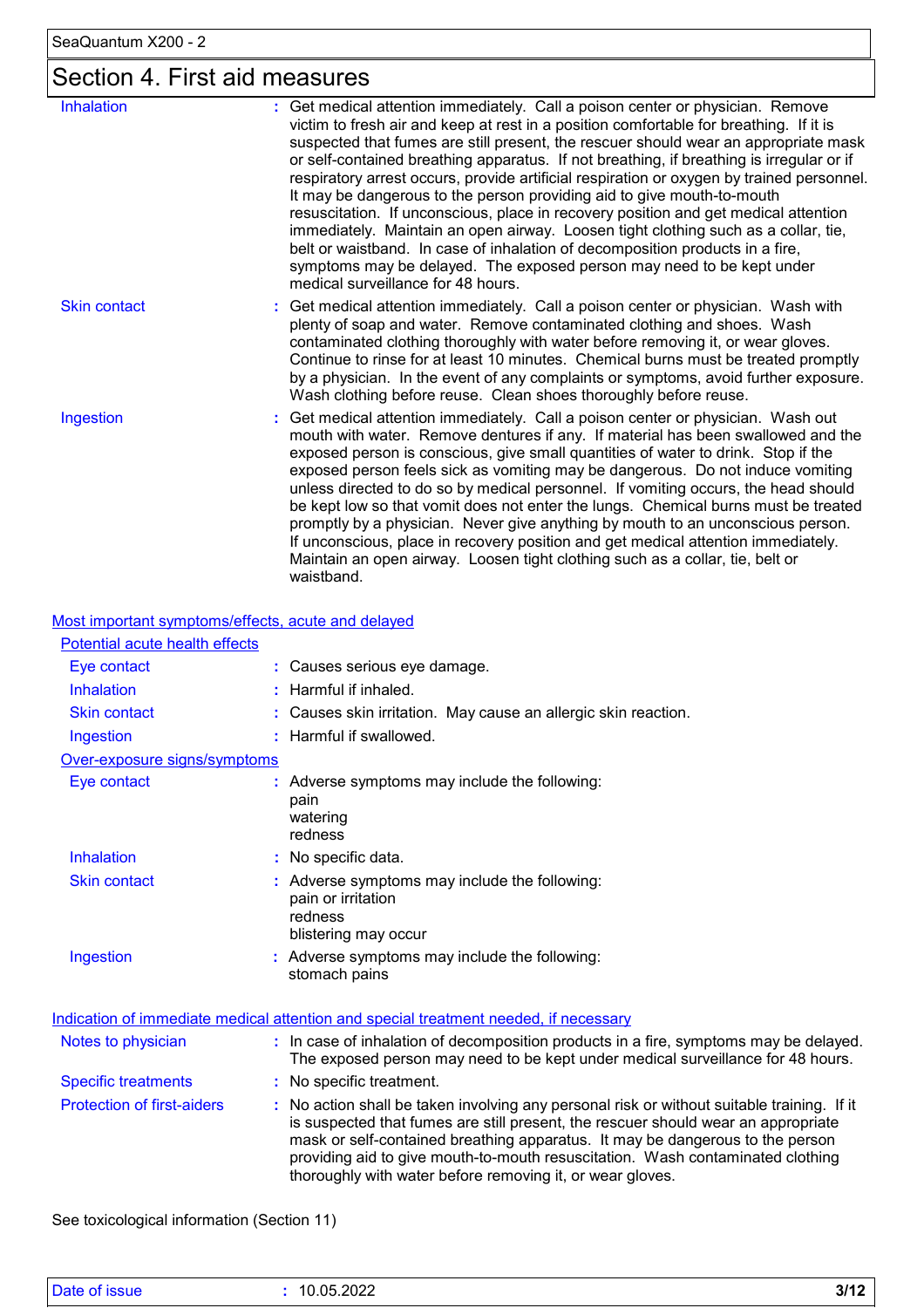### Section 5. Firefighting measures

| <b>Extinguishing media</b>                         |                                                                                                                                                                                                                                                                                                                                                                                                                                       |
|----------------------------------------------------|---------------------------------------------------------------------------------------------------------------------------------------------------------------------------------------------------------------------------------------------------------------------------------------------------------------------------------------------------------------------------------------------------------------------------------------|
| Suitable extinguishing media                       | : Use dry chemical, $CO2$ , water spray (fog) or foam.                                                                                                                                                                                                                                                                                                                                                                                |
| Unsuitable extinguishing<br>media                  | : Do not use water jet.                                                                                                                                                                                                                                                                                                                                                                                                               |
| Specific hazards arising from<br>the chemical      | : Flammable liquid and vapour. Runoff to sewer may create fire or explosion hazard.<br>In a fire or if heated, a pressure increase will occur and the container may burst, with<br>the risk of a subsequent explosion. This material is very toxic to aquatic life with<br>long lasting effects. Fire water contaminated with this material must be contained<br>and prevented from being discharged to any waterway, sewer or drain. |
| <b>Hazardous thermal</b><br>decomposition products | Decomposition products may include the following materials:<br>carbon dioxide<br>carbon monoxide<br>nitrogen oxides<br>sulfur oxides<br>metal oxide/oxides                                                                                                                                                                                                                                                                            |
| Special protective actions for<br>fire-fighters    | : Promptly isolate the scene by removing all persons from the vicinity of the incident if<br>there is a fire. No action shall be taken involving any personal risk or without<br>suitable training. Move containers from fire area if this can be done without risk.<br>Use water spray to keep fire-exposed containers cool.                                                                                                         |
| Special protective equipment<br>for fire-fighters  | : Fire-fighters should wear appropriate protective equipment and self-contained<br>breathing apparatus (SCBA) with a full face-piece operated in positive pressure<br>mode.                                                                                                                                                                                                                                                           |

### Section 6. Accidental release measures

#### Environmental precautions Personal precautions, protective equipment and emergency procedures Stop leak if without risk. Move containers from spill area. Use spark-proof tools and explosion-proof equipment. Approach the release from upwind. Prevent entry into sewers, water courses, basements or confined areas. Wash spillages into an effluent treatment plant or proceed as follows. Contain and collect spillage with noncombustible, absorbent material e.g. sand, earth, vermiculite or diatomaceous earth and place in container for disposal according to local regulations (see Section 13). Dispose of via a licensed waste disposal contractor. Contaminated absorbent material may pose the same hazard as the spilt product. Note: see Section 1 for emergency contact information and Section 13 for waste disposal. **:** Avoid dispersal of spilt material and runoff and contact with soil, waterways, drains **:** No action shall be taken involving any personal risk or without suitable training. Evacuate surrounding areas. Keep unnecessary and unprotected personnel from entering. Do not touch or walk through spilt material. Shut off all ignition sources. No flares, smoking or flames in hazard area. Do not breathe vapour or mist. Provide adequate ventilation. Wear appropriate respirator when ventilation is inadequate. Put on appropriate personal protective equipment. and sewers. Inform the relevant authorities if the product has caused environmental pollution (sewers, waterways, soil or air). Water polluting material. May be harmful to the environment if released in large quantities. Collect spillage. Large spill **:** Stop leak if without risk. Move containers from spill area. Use spark-proof tools and explosion-proof equipment. Dilute with water and mop up if water-soluble. Alternatively, or if water-insoluble, absorb with an inert dry material and place in an appropriate waste disposal container. Dispose of via a licensed waste disposal contractor. Small spill **:** Methods and material for containment and cleaning up For non-emergency personnel For emergency responders **:** If specialised clothing is required to deal with the spillage, take note of any information in Section 8 on suitable and unsuitable materials. See also the information in "For non-emergency personnel".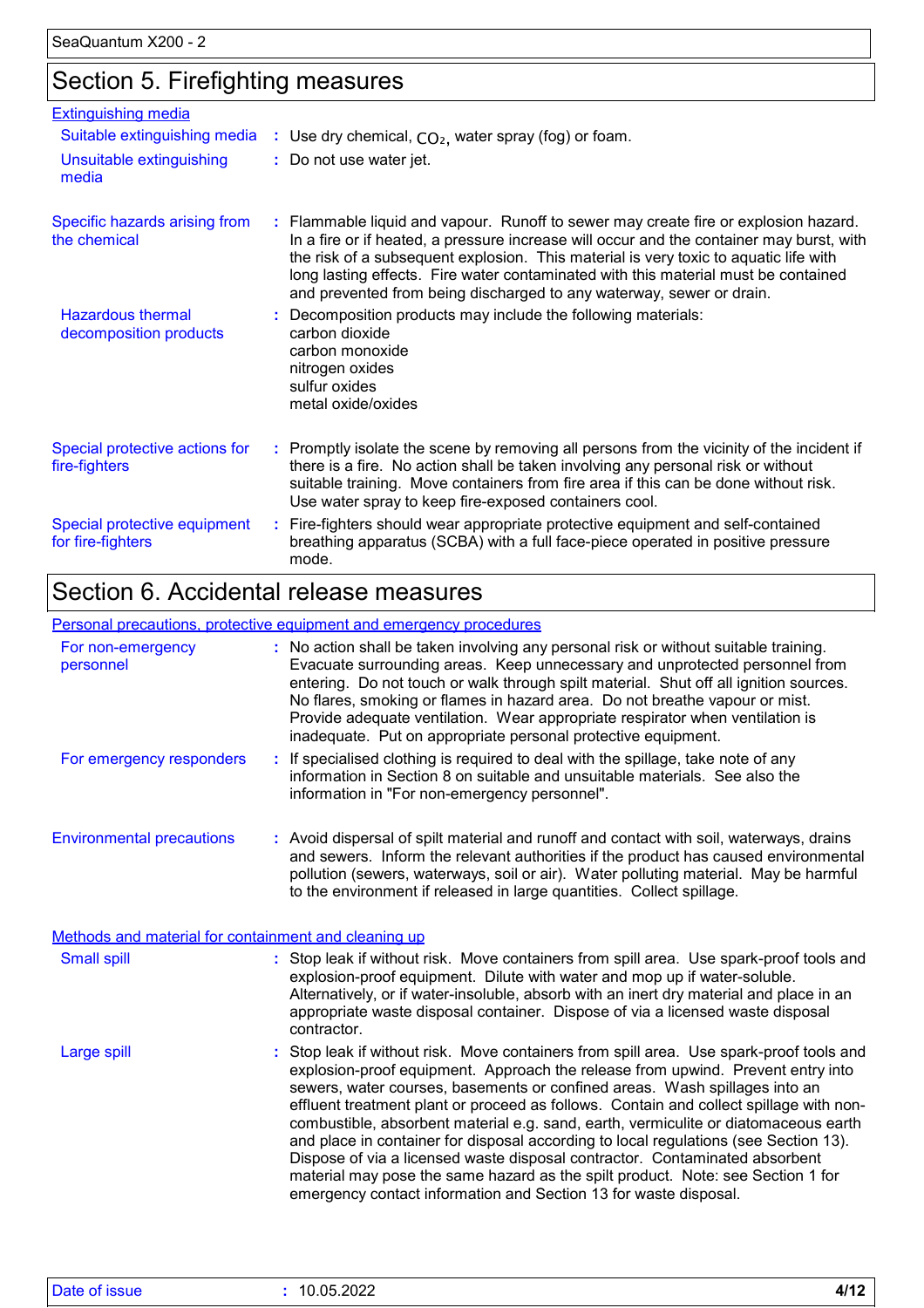### Section 7. Handling and storage

| Precautions for safe handling                                   | ÷ | Eating, drinking and smoking should be prohibited in areas where this material is<br>handled, stored and processed. Workers should wash hands and face before<br>eating, drinking and smoking. Remove contaminated clothing and protective<br>equipment before entering eating areas. See also Section 8 for additional<br>information on hygiene measures.                                                                                                                                                                                                                                                                                                                                                             |
|-----------------------------------------------------------------|---|-------------------------------------------------------------------------------------------------------------------------------------------------------------------------------------------------------------------------------------------------------------------------------------------------------------------------------------------------------------------------------------------------------------------------------------------------------------------------------------------------------------------------------------------------------------------------------------------------------------------------------------------------------------------------------------------------------------------------|
| Conditions for safe storage,<br>including any incompatibilities |   | : Store in accordance with local regulations. Store in a segregated and approved<br>area. Store in original container protected from direct sunlight in a dry, cool and well-<br>ventilated area, away from incompatible materials (see Section 10) and food and<br>drink. Store locked up. Eliminate all ignition sources. Separate from oxidising<br>materials. Keep container tightly closed and sealed until ready for use. Containers<br>that have been opened must be carefully resealed and kept upright to prevent<br>leakage. Do not store in unlabelled containers. Use appropriate containment to<br>avoid environmental contamination. See Section 10 for incompatible materials<br>before handling or use. |

# Section 8. Exposure controls/personal protection

### Control parameters

#### Occupational exposure limits

| Ingredient name                             |                                                                                                                                                     | <b>Exposure limits</b>                                                                                                                                                                                                                                                                                                                                                                                                         |
|---------------------------------------------|-----------------------------------------------------------------------------------------------------------------------------------------------------|--------------------------------------------------------------------------------------------------------------------------------------------------------------------------------------------------------------------------------------------------------------------------------------------------------------------------------------------------------------------------------------------------------------------------------|
| xylene                                      |                                                                                                                                                     | Ministry of Labor (Thailand, 8/2017).<br>TWA: 100 ppm 8 hours.                                                                                                                                                                                                                                                                                                                                                                 |
| ethylbenzene                                |                                                                                                                                                     | Ministry of Labor (Thailand, 8/2017).<br>TWA: 100 ppm 8 hours.                                                                                                                                                                                                                                                                                                                                                                 |
| colophony                                   |                                                                                                                                                     | ACGIH TLV (United States, 1/2021).<br>Skin sensitiser. Inhalation sensitiser.                                                                                                                                                                                                                                                                                                                                                  |
| <b>Recommended monitoring</b><br>procedures | determination of hazardous substances will also be required.                                                                                        | : If this product contains ingredients with exposure limits, personal, workplace<br>atmosphere or biological monitoring may be required to determine the effectiveness<br>of the ventilation or other control measures and/or the necessity to use respiratory<br>protective equipment. Reference should be made to appropriate monitoring<br>standards. Reference to national guidance documents for methods for the          |
| Appropriate engineering<br>controls         | : Use only with adequate ventilation. Use process enclosures, local exhaust<br>limits. Use explosion-proof ventilation equipment.                   | ventilation or other engineering controls to keep worker exposure to airborne<br>contaminants below any recommended or statutory limits. The engineering controls<br>also need to keep gas, vapour or dust concentrations below any lower explosive                                                                                                                                                                            |
| <b>Environmental exposure</b><br>controls   | cases, fume scrubbers, filters or engineering modifications to the process<br>equipment will be necessary to reduce emissions to acceptable levels. | : Emissions from ventilation or work process equipment should be checked to ensure<br>they comply with the requirements of environmental protection legislation. In some                                                                                                                                                                                                                                                       |
| <b>Individual protection measures</b>       |                                                                                                                                                     |                                                                                                                                                                                                                                                                                                                                                                                                                                |
| <b>Hygiene measures</b>                     | showers are close to the workstation location.                                                                                                      | : Wash hands, forearms and face thoroughly after handling chemical products, before<br>eating, smoking and using the lavatory and at the end of the working period.<br>Appropriate techniques should be used to remove potentially contaminated clothing.<br>Contaminated work clothing should not be allowed out of the workplace. Wash<br>contaminated clothing before reusing. Ensure that eyewash stations and safety      |
| Eye/face protection                         | instead.                                                                                                                                            | Safety eyewear complying to EN 166 should be used when a risk assessment<br>indicates this is necessary to avoid exposure to liquid splashes, mists, gases or<br>dusts. If contact is possible, the following protection should be worn, unless the<br>assessment indicates a higher degree of protection: chemical splash goggles and/<br>or face shield. If inhalation hazards exist, a full-face respirator may be required |
| <b>Skin protection</b>                      |                                                                                                                                                     |                                                                                                                                                                                                                                                                                                                                                                                                                                |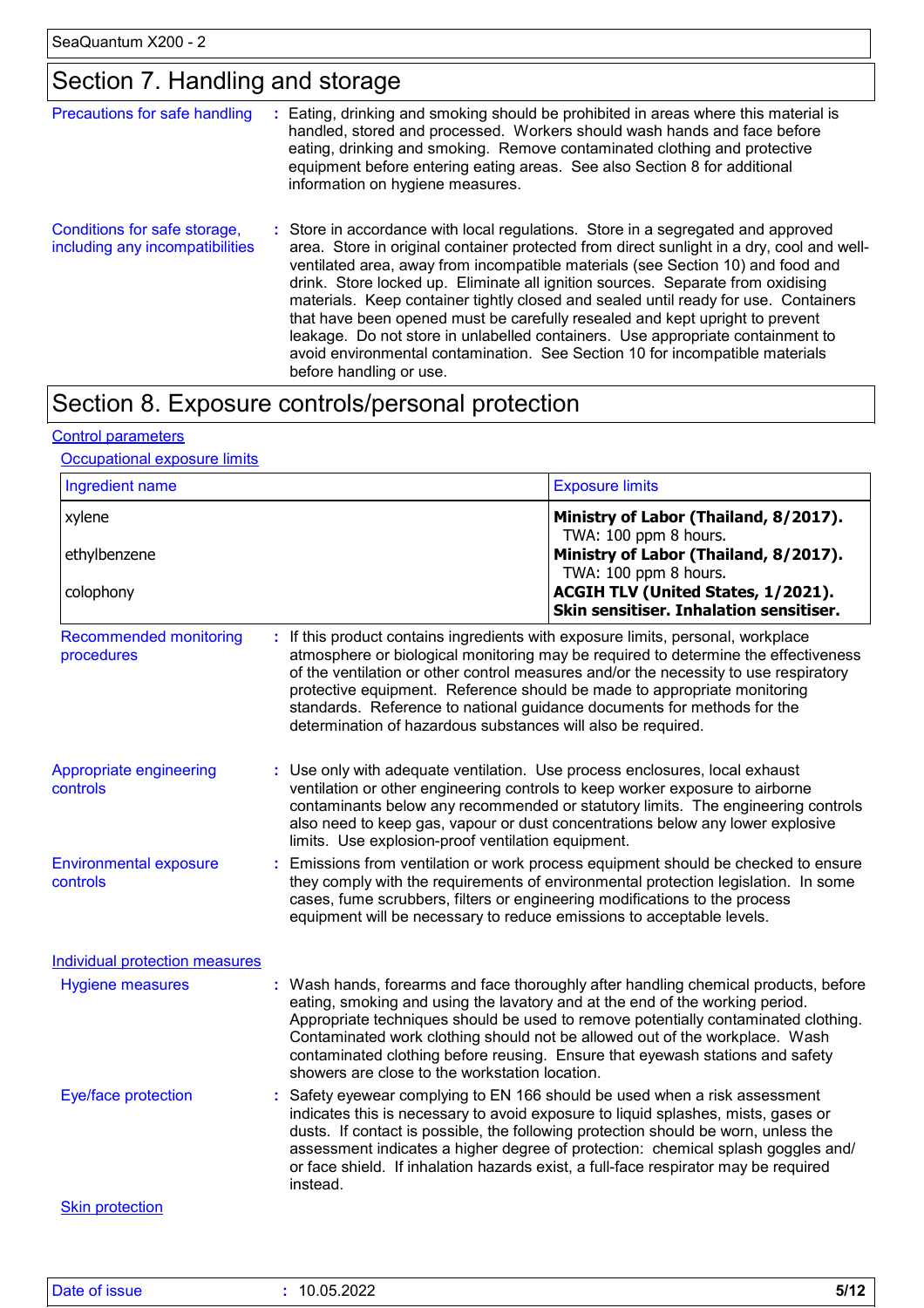# Section 8. Exposure controls/personal protection

| <b>Hand protection</b>        | : Chemical-resistant, impervious gloves complying with an approved standard should<br>be worn at all times when handling chemical products if a risk assessment indicates<br>this is necessary. Considering the parameters specified by the glove manufacturer,<br>check during use that the gloves are still retaining their protective properties. It<br>should be noted that the time to breakthrough for any glove material may be<br>different for different glove manufacturers. In the case of mixtures, consisting of<br>several substances, the protection time of the gloves cannot be accurately<br>estimated. |
|-------------------------------|---------------------------------------------------------------------------------------------------------------------------------------------------------------------------------------------------------------------------------------------------------------------------------------------------------------------------------------------------------------------------------------------------------------------------------------------------------------------------------------------------------------------------------------------------------------------------------------------------------------------------|
|                               | There is no one glove material or combination of materials that will give unlimited<br>resistance to any individual or combination of chemicals.<br>The breakthrough time must be greater than the end use time of the product.<br>The instructions and information provided by the glove manufacturer on use,<br>storage, maintenance and replacement must be followed.<br>Gloves should be replaced regularly and if there is any sign of damage to the glove                                                                                                                                                           |
|                               | material.<br>Always ensure that gloves are free from defects and that they are stored and used<br>correctly.                                                                                                                                                                                                                                                                                                                                                                                                                                                                                                              |
|                               | The performance or effectiveness of the glove may be reduced by physical/chemical<br>damage and poor maintenance.<br>Barrier creams may help to protect the exposed areas of the skin but should not be<br>applied once exposure has occurred.                                                                                                                                                                                                                                                                                                                                                                            |
|                               | Wear suitable gloves tested to EN374.<br>Not recommended, gloves(breakthrough time) < 1 hour: neoprene, butyl rubber,<br><b>PVC</b><br>Recommended, gloves(breakthrough time) > 8 hours: nitrile rubber, 4H, Teflon,                                                                                                                                                                                                                                                                                                                                                                                                      |
|                               | polyvinyl alcohol (PVA)                                                                                                                                                                                                                                                                                                                                                                                                                                                                                                                                                                                                   |
| <b>Body protection</b>        | Personal protective equipment for the body should be selected based on the task<br>being performed and the risks involved and should be approved by a specialist<br>before handling this product. When there is a risk of ignition from static electricity,<br>wear anti-static protective clothing. For the greatest protection from static<br>discharges, clothing should include anti-static overalls, boots and gloves.                                                                                                                                                                                               |
| Other skin protection         | : Appropriate footwear and any additional skin protection measures should be<br>selected based on the task being performed and the risks involved and should be<br>approved by a specialist before handling this product.                                                                                                                                                                                                                                                                                                                                                                                                 |
| <b>Respiratory protection</b> | Based on the hazard and potential for exposure, select a respirator that meets the<br>appropriate standard or certification. Respirators must be used according to a<br>respiratory protection program to ensure proper fitting, training, and other important<br>aspects of use.                                                                                                                                                                                                                                                                                                                                         |
|                               | If workers are exposed to concentrations above the exposure limit, they must use a<br>respirator according to EN 140. Use respiratory mask with charcoal and dust filter<br>when spraying this product, according to EN 14387(as filter combination A2-P3). In<br>confined spaces, use compressed-air or fresh-air respiratory equipment. When use<br>of roller or brush, consider use of charcoalfilter.                                                                                                                                                                                                                 |

# Section 9. Physical and chemical properties

| <b>Appearance</b>     |                                                                                                            |
|-----------------------|------------------------------------------------------------------------------------------------------------|
| <b>Physical state</b> | $:$ Liquid.                                                                                                |
| Colour                | $:$ Red                                                                                                    |
| Odour                 | : Characteristic.                                                                                          |
| Odour threshold       | $\cdot$ Not available.                                                                                     |
| pH                    | : Not applicable.                                                                                          |
| <b>Melting point</b>  | : Not applicable.                                                                                          |
| <b>Boiling point</b>  | Lowest known value: 136.1°C (277°F) (ethylbenzene). Weighted average: 140.91°C<br>÷.<br>$(285.6^{\circ}F)$ |
| Flash point           | : Closed cup: $25^{\circ}$ C (77 $^{\circ}$ F)                                                             |
| <b>Burning time</b>   | : Not applicable.                                                                                          |
| <b>Burning rate</b>   | : Not applicable.                                                                                          |

| Date of issue | 10.05.2022 | 011 O |
|---------------|------------|-------|
|---------------|------------|-------|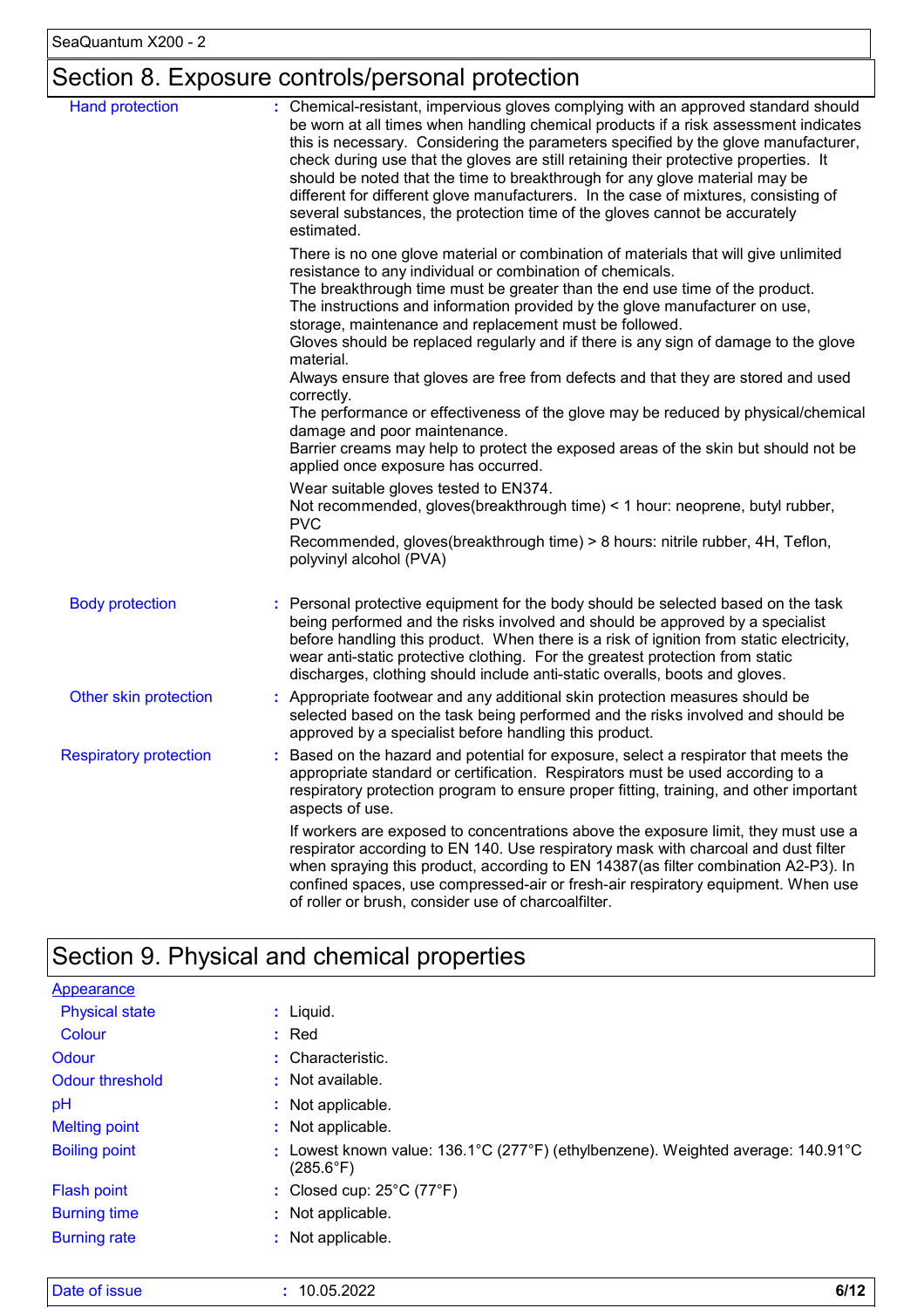### Section 9. Physical and chemical properties

| <b>Evaporation rate</b>                         | : Highest known value: 0.84 (ethylbenzene) Weighted average: 0.79 compared with<br>butyl acetate                          |
|-------------------------------------------------|---------------------------------------------------------------------------------------------------------------------------|
| Flammability (solid, gas)                       | : Not applicable.                                                                                                         |
| Lower and upper explosive<br>(flammable) limits | $: 0.8 - 7.6\%$                                                                                                           |
| Vapour pressure                                 | : Highest known value: 1.2 kPa (9.3 mm Hg) (at 20°C) (ethylbenzene). Weighted<br>average: 0.98 kPa (7.35 mm Hg) (at 20°C) |
| <b>Vapour density</b>                           | : Highest known value: $3.7$ (Air = 1) (xylene). Weighted average: $3.7$ (Air = 1)                                        |
| <b>Relative density</b>                         | : $1.936$ g/cm <sup>3</sup>                                                                                               |
| <b>Solubility</b>                               | : Insoluble in the following materials: cold water and hot water.                                                         |
| Partition coefficient: n-octanol/<br>water      | : Not available.                                                                                                          |
| Auto-ignition temperature                       | : Lowest known value: 280 to 470°C (536 to 878°F) (hydrocarbons, C9, aromatics).                                          |
| Decomposition temperature                       | : Not available.                                                                                                          |
| <b>SADT</b>                                     | : Not available.                                                                                                          |
| <b>Viscosity</b>                                | : Kinematic (40°C): $>20.5$ mm <sup>2</sup> /s ( $>20.5$ cSt)                                                             |
| <b>Aerosol product</b>                          |                                                                                                                           |

| Section 10. Stability and reactivity  |                                                                                                                                                                              |
|---------------------------------------|------------------------------------------------------------------------------------------------------------------------------------------------------------------------------|
| Reactivity                            | : No specific test data related to reactivity available for this product or its ingredients.                                                                                 |
| <b>Chemical stability</b>             | : The product is stable.                                                                                                                                                     |
| Possibility of hazardous<br>reactions | : Under normal conditions of storage and use, hazardous reactions will not occur.                                                                                            |
| Conditions to avoid                   | : Avoid all possible sources of ignition (spark or flame). Do not pressurise, cut, weld,<br>braze, solder, drill, grind or expose containers to heat or sources of ignition. |
| Incompatible materials                | : Keep away from the following materials to prevent strong exothermic reactions:<br>oxidising agents, strong alkalis, strong acids.                                          |
| Hazardous decomposition<br>products   | : Under normal conditions of storage and use, hazardous decomposition products<br>should not be produced.                                                                    |
|                                       |                                                                                                                                                                              |

### Section 11. Toxicological information

### Information on toxicological effects

**Acute toxicity** 

| Product/ingredient name | Result                              | <b>Species</b> | <b>Dose</b>          | <b>Exposure</b> |
|-------------------------|-------------------------------------|----------------|----------------------|-----------------|
| dicopper oxide          | LC50 Inhalation Dusts and mists Rat |                | $3.34$ mg/l          | 4 hours         |
|                         | LD50 Oral                           | Rat            | 1340 mg/kg           |                 |
| xylene                  | <b>LC50 Inhalation Vapour</b>       | Rat            | $20$ mg/l            | 4 hours         |
|                         | LD50 Oral                           | Rat            | 4300 mg/kg           |                 |
|                         | <b>TDLo Dermal</b>                  | Rabbit         | 4300 mg/kg           |                 |
| ethylbenzene            | <b>LC50 Inhalation Vapour</b>       | Rat - Male     | 17.8 mg/l            | l4 hours        |
|                         | LD50 Dermal                         | Rabbit         | >5000 mg/kg          |                 |
|                         | LD50 Oral                           | Rat            | 3500 mg/kg           |                 |
| copper pyrithione       | LC50 Inhalation Dusts and mists Rat |                | 70 mg/m <sup>3</sup> | 14 hours        |
|                         | LD50 Dermal                         | Rabbit         | 300 mg/kg            |                 |
|                         | LD50 Oral                           | Rat            | 200 mg/kg            |                 |

**Irritation/Corrosion**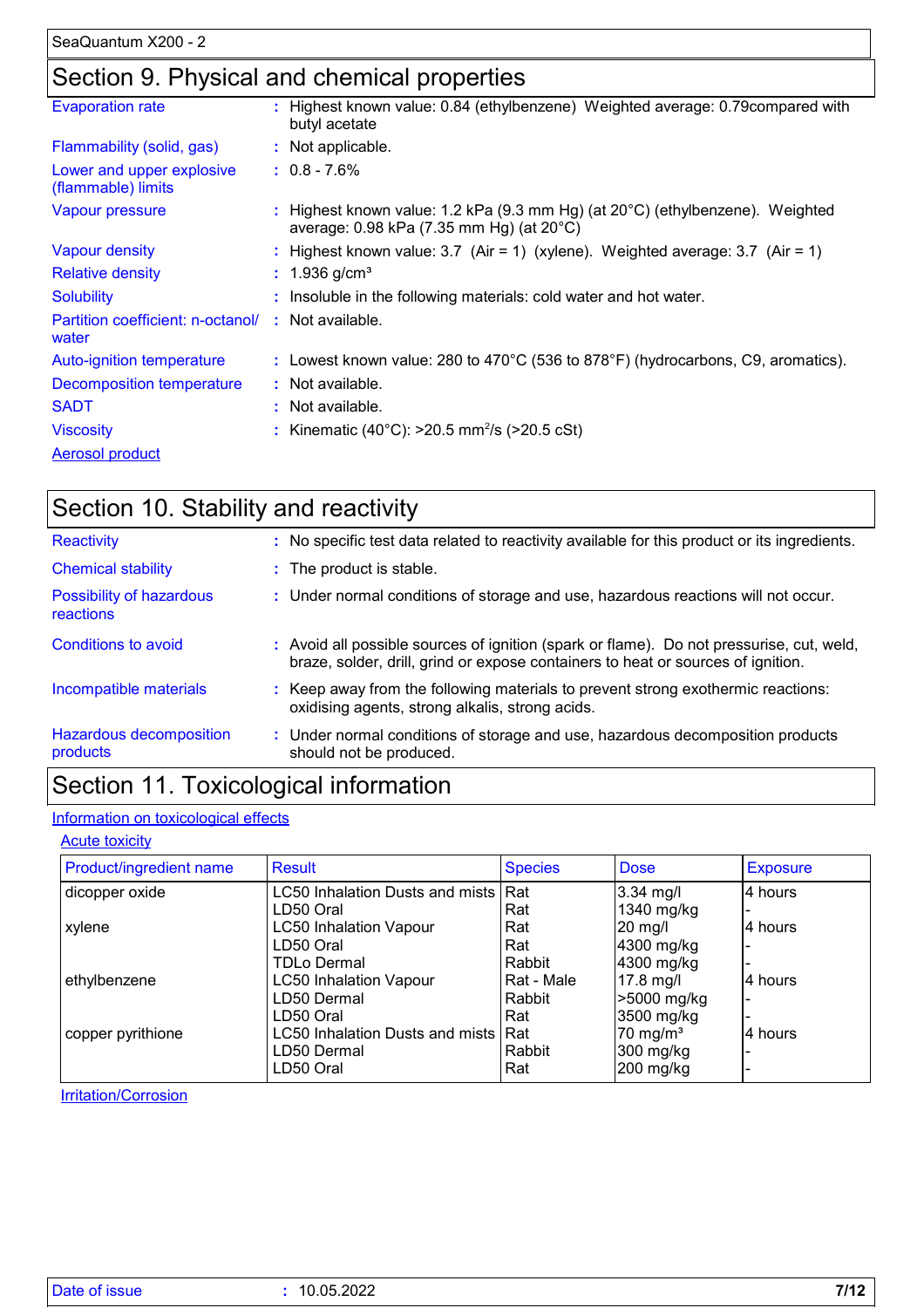### Section 11. Toxicological information

| Product/ingredient name | <b>Result</b>                         | <b>Species</b>                     | <b>Score</b> | <b>Exposure</b>            | <b>Observation</b>       |
|-------------------------|---------------------------------------|------------------------------------|--------------|----------------------------|--------------------------|
| dicopper oxide          | Eyes - Cornea opacity                 | Rabbit                             |              | 72 hours                   | $\overline{\phantom{0}}$ |
|                         | Eyes - Redness of the<br>conjunctivae | Rabbit                             |              | 48 hours                   | $\overline{\phantom{a}}$ |
| xylene                  | Eyes - Mild irritant                  | Rabbit                             |              | 87 milligrams              |                          |
|                         | Skin - Mild irritant                  | Rat                                |              | 8 hours 60<br>Imicroliters |                          |
| zinc oxide              | Eyes - Mild irritant                  | Rabbit                             |              | 24 hours 500<br>mg         | $\overline{\phantom{a}}$ |
|                         | Skin - Mild irritant                  | Rabbit                             |              | 24 hours 500<br>mg         | $\overline{\phantom{a}}$ |
| copper pyrithione       | Eyes - Severe irritant                | Mammal -<br>species<br>unspecified |              |                            |                          |
|                         | Skin - Irritant                       | Mammal -<br>species<br>unspecified |              |                            |                          |

#### **Sensitisation**

| <b>Product/ingredient name</b> | <b>Route of</b><br><b>exposure</b> | <b>Species</b>                  | <b>Result</b> |
|--------------------------------|------------------------------------|---------------------------------|---------------|
| colophony                      | skin                               | Mammal - species<br>unspecified | Sensitising   |

### **Mutagenicity**

#### Not available.

#### **Carcinogenicity**

Not available.

#### Reproductive toxicity

| Product/ingredient name | <b>Maternal</b><br>toxicity | Fertility | Developmental Species<br><b>toxin</b> |                                 | <b>Dose</b>                                | Exposure |
|-------------------------|-----------------------------|-----------|---------------------------------------|---------------------------------|--------------------------------------------|----------|
| copper pyrithione       |                             |           | Positive                              | Mammal - species<br>unspecified | <b>Route of</b><br>exposure<br>lunreported |          |

**Teratogenicity** 

Not available.

#### Specific target organ toxicity (single exposure)

| <b>Name</b>                 | Category   | <b>Route of</b><br>exposure | <b>Target organs</b>                   |
|-----------------------------|------------|-----------------------------|----------------------------------------|
| <b>xylene</b>               | Category 3 |                             | <b>Respiratory tract</b><br>irritation |
| hydrocarbons, C9, aromatics | Category 3 |                             | Respiratory tract<br>irritation        |
|                             | Category 3 |                             | Narcotic effects                       |
| copper pyrithione           | Category 3 |                             | <b>Respiratory tract</b><br>irritation |

#### Specific target organ toxicity (repeated exposure)

| <b>Name</b>       | Category               | Route of<br>exposure | <b>Target organs</b> |
|-------------------|------------------------|----------------------|----------------------|
| ethylbenzene      | Category 2             |                      | hearing organs       |
| copper pyrithione | ∣Category <sup>1</sup> |                      | nervous system       |

#### Aspiration hazard

| <b>Name</b>                 | Result                                |
|-----------------------------|---------------------------------------|
| <b>xylene</b>               | <b>ASPIRATION HAZARD - Category 1</b> |
| ethylbenzene                | <b>ASPIRATION HAZARD - Category 1</b> |
| hydrocarbons, C9, aromatics | <b>ASPIRATION HAZARD - Category 1</b> |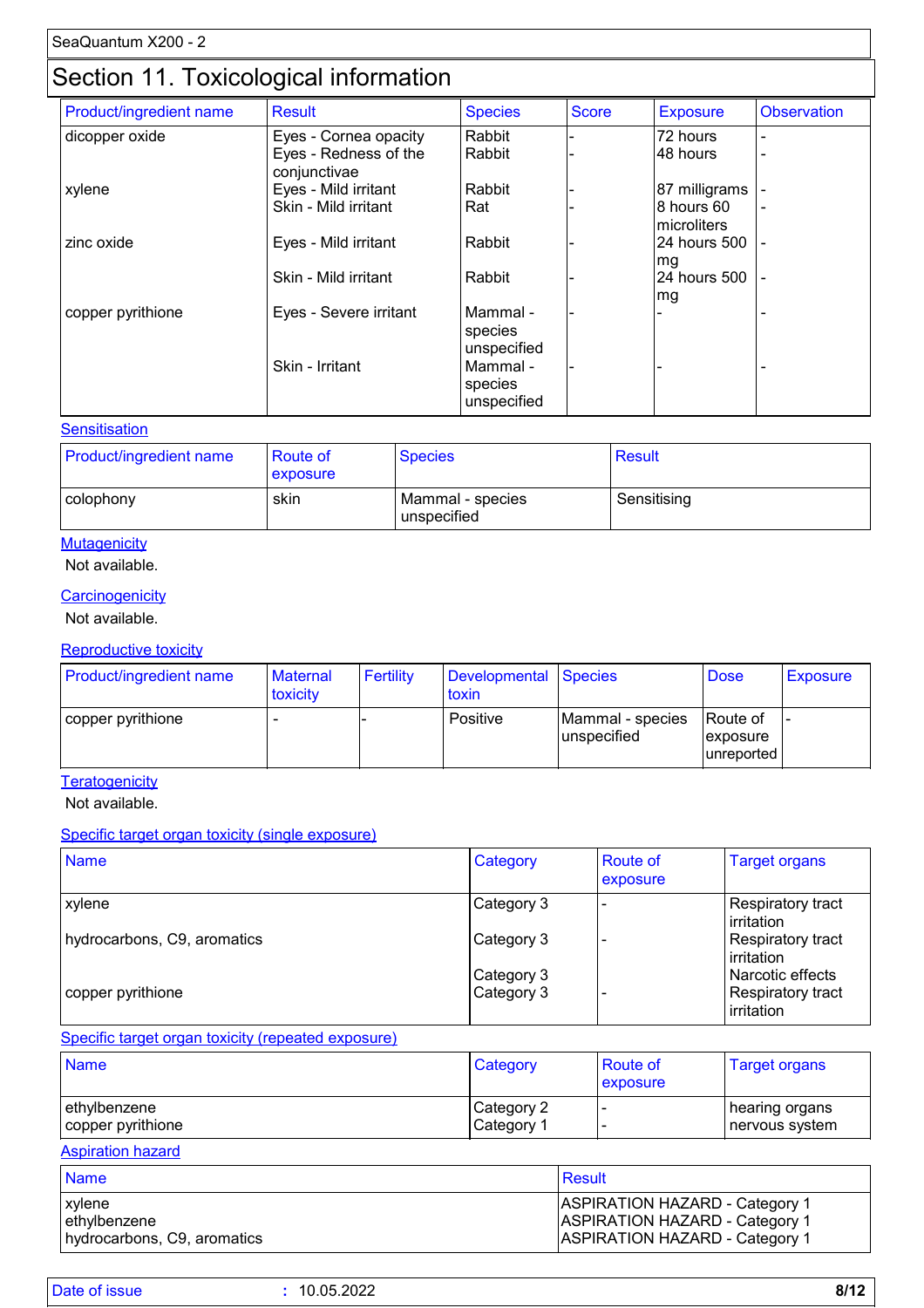# Section 11. Toxicological information

| Potential acute health effects   |                                                                                                                                                                              |
|----------------------------------|------------------------------------------------------------------------------------------------------------------------------------------------------------------------------|
| Eye contact                      | : Causes serious eye damage.                                                                                                                                                 |
| <b>Inhalation</b>                | : Harmful if inhaled.                                                                                                                                                        |
| <b>Skin contact</b>              | Causes skin irritation. May cause an allergic skin reaction.                                                                                                                 |
| Ingestion                        | : Harmful if swallowed.                                                                                                                                                      |
|                                  | Symptoms related to the physical, chemical and toxicological characteristics                                                                                                 |
| Inhalation                       | : No specific data.                                                                                                                                                          |
| Ingestion                        | : Adverse symptoms may include the following:<br>stomach pains                                                                                                               |
| <b>Skin contact</b>              | : Adverse symptoms may include the following:<br>pain or irritation<br>redness<br>blistering may occur                                                                       |
| Eye contact                      | : Adverse symptoms may include the following:<br>pain<br>watering<br>redness                                                                                                 |
| Potential chronic health effects |                                                                                                                                                                              |
| <b>General</b>                   | May cause damage to organs through prolonged or repeated exposure. Once<br>sensitized, a severe allergic reaction may occur when subsequently exposed to very<br>low levels. |
| Carcinogenicity                  | : No known significant effects or critical hazards.                                                                                                                          |
| <b>Mutagenicity</b>              | : No known significant effects or critical hazards.                                                                                                                          |
| <b>Teratogenicity</b>            | : No known significant effects or critical hazards.                                                                                                                          |
| Developmental effects            | : No known significant effects or critical hazards.                                                                                                                          |
| <b>Fertility effects</b>         | : No known significant effects or critical hazards.                                                                                                                          |

#### Numerical measures of toxicity

| <b>Acute toxicity estimates</b>                                        |                                                            |
|------------------------------------------------------------------------|------------------------------------------------------------|
| Route                                                                  | <b>ATE</b> value                                           |
| Oral<br>Dermal<br>Inhalation (vapours)<br>Inhalation (dusts and mists) | 929.71 mg/kg<br>5556.4 mg/kg<br>104.13 mg/l<br>$2.66$ mg/l |

# Section 12. Ecological information

| <b>Toxicity</b>         |                                    |                                                          |                 |
|-------------------------|------------------------------------|----------------------------------------------------------|-----------------|
| Product/ingredient name | Result                             | <b>Species</b>                                           | <b>Exposure</b> |
| dicopper oxide          | Acute LC50 0.075 mg/l Fresh water  | Fish - Danio rerio                                       | 96 hours        |
|                         | Chronic NOEC 0.001 mg/l            | Algae                                                    |                 |
|                         | Chronic NOEC 0.0052 mg/l           | Algae                                                    |                 |
| xylene                  | Acute LC50 8500 µg/l Marine water  | <b>Crustaceans - Palaemonetes</b><br>pugio               | 48 hours        |
|                         | Acute LC50 13400 µg/l Fresh water  | Fish - Pimephales promelas                               | 96 hours        |
| ethylbenzene            | Acute EC50 7700 µg/l Marine water  | Algae - Skeletonema costatum                             | 96 hours        |
|                         | Acute EC50 2.93 mg/l               | Daphnia                                                  | 48 hours        |
|                         | Acute LC50 4.2 mg/l                | Fish                                                     | 96 hours        |
| zinc oxide              | Acute LC50 1.1 ppm Fresh water     | Fish - Oncorhynchus mykiss                               | 96 hours        |
|                         | Chronic NOEC 0.02 mg/l Fresh water | Algae - Pseudokirchneriella<br>subcapitata - Exponential | 72 hours        |
| Date of issue           | 10.05.2022                         |                                                          | 9/12            |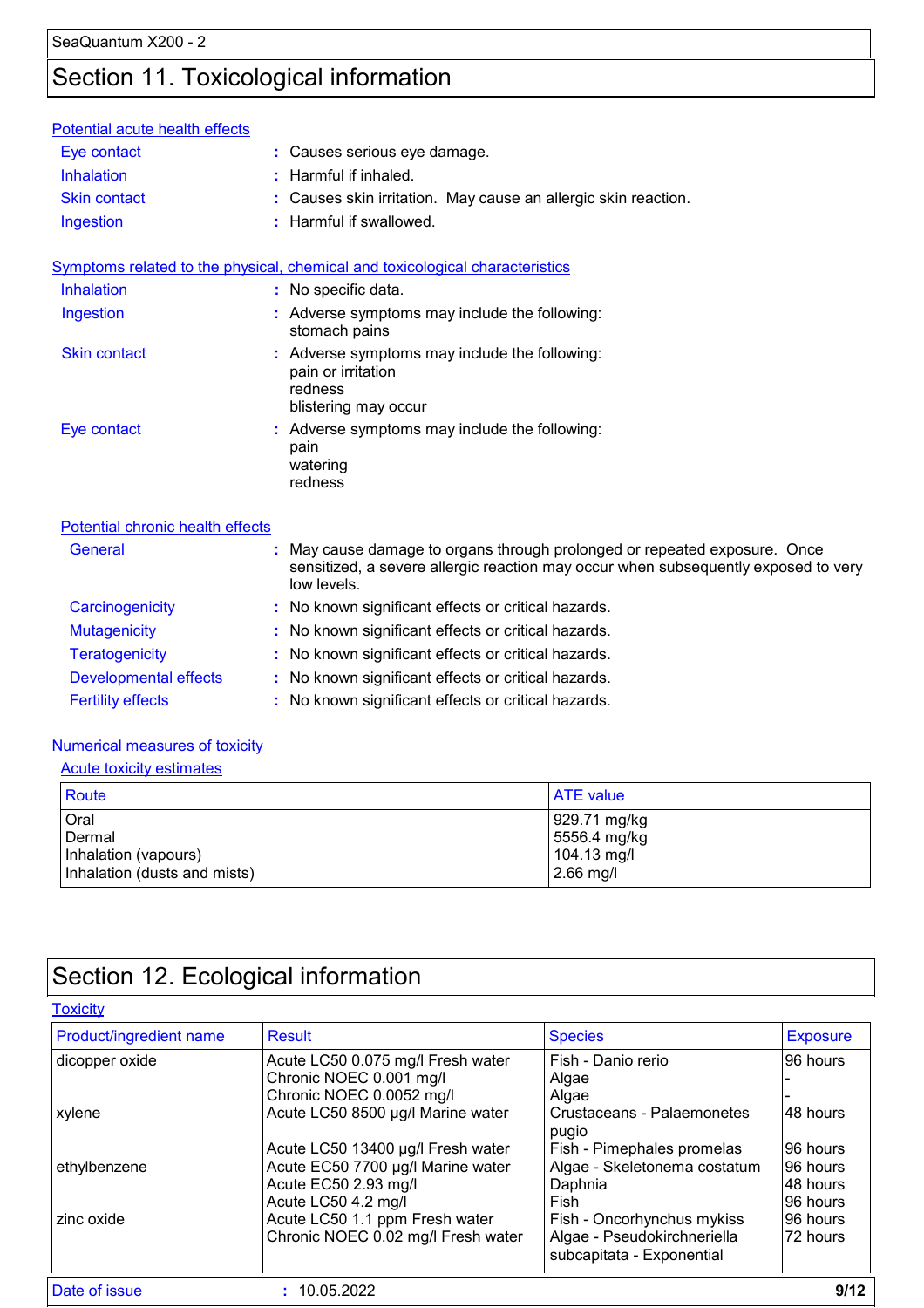### Section 12. Ecological information

|                                                   |                           | growth phase                 |           |
|---------------------------------------------------|---------------------------|------------------------------|-----------|
| hydrocarbons, C9, aromatics   Acute EC50 <10 mg/l |                           | Daphnia                      | 148 hours |
|                                                   | Acute IC50 <10 mg/l       | Algae                        | 72 hours  |
|                                                   | Acute LC50 <10 mg/l       | Fish                         | 196 hours |
| copper pyrithione                                 | Acute EC50 0.022 mg/l     | Daphnia                      | 148 hours |
|                                                   | Acute IC50 0.035 mg/l     | Algae                        | 120 hours |
|                                                   | Acute LC50 0.0043 mg/l    | Fish                         | 196 hours |
|                                                   | Chronic NOEC 0.00046 mg/l | Algae - Skeletonema costatum | 120 hours |

#### **Persistence and degradability**

| Product/ingredient name        | <b>Aquatic half-life</b> | <b>Photolysis</b> | Biodegradability |
|--------------------------------|--------------------------|-------------------|------------------|
| dicopper oxide                 |                          |                   | Not readily      |
| xylene                         |                          |                   | Readily          |
| ethylbenzene                   |                          |                   | Readily          |
| l zinc oxide                   |                          |                   | Not readily      |
| hydrocarbons, C9, aromatics  - |                          |                   | Not readily      |

#### Bioaccumulative potential

| <b>Product/ingredient name</b> | $LogP_{ow}$ | <b>BCF</b>  | Potential |
|--------------------------------|-------------|-------------|-----------|
| <b>xylene</b>                  | 3.12        | 8.1 to 25.9 | llow      |
| ethylbenzene                   | 3.6         |             | llow      |
| l zinc oxide                   |             | 28960       | high      |
| l colophony                    | 1.9 to 7.7  |             | high      |
| hydrocarbons, C9, aromatics  - |             | 10 to 2500  | high      |

#### **Mobility in soil**

| Soil/water partition<br>coefficient $(K_{OC})$ | : Not available. |
|------------------------------------------------|------------------|
|                                                |                  |

Other adverse effects **:** No known significant effects or critical hazards.

### Section 13. Disposal considerations

| Disposal methods | : The generation of waste should be avoided or minimised wherever possible.<br>Disposal of this product, solutions and any by-products should at all times comply<br>with the requirements of environmental protection and waste disposal legislation<br>and any regional local authority requirements. Dispose of surplus and non-<br>recyclable products via a licensed waste disposal contractor. Waste should not be<br>disposed of untreated to the sewer unless fully compliant with the requirements of<br>all authorities with jurisdiction. Waste packaging should be recycled. Incineration or<br>landfill should only be considered when recycling is not feasible. This material and<br>its container must be disposed of in a safe way. Care should be taken when<br>handling emptied containers that have not been cleaned or rinsed out. Empty<br>containers or liners may retain some product residues. Vapour from product<br>residues may create a highly flammable or explosive atmosphere inside the<br>container. Do not cut, weld or grind used containers unless they have been cleaned<br>thoroughly internally. Avoid dispersal of spilt material and runoff and contact with |
|------------------|--------------------------------------------------------------------------------------------------------------------------------------------------------------------------------------------------------------------------------------------------------------------------------------------------------------------------------------------------------------------------------------------------------------------------------------------------------------------------------------------------------------------------------------------------------------------------------------------------------------------------------------------------------------------------------------------------------------------------------------------------------------------------------------------------------------------------------------------------------------------------------------------------------------------------------------------------------------------------------------------------------------------------------------------------------------------------------------------------------------------------------------------------------------------------------------------------------|
|                  | soil, waterways, drains and sewers.                                                                                                                                                                                                                                                                                                                                                                                                                                                                                                                                                                                                                                                                                                                                                                                                                                                                                                                                                                                                                                                                                                                                                                    |

# Section 14. Transport information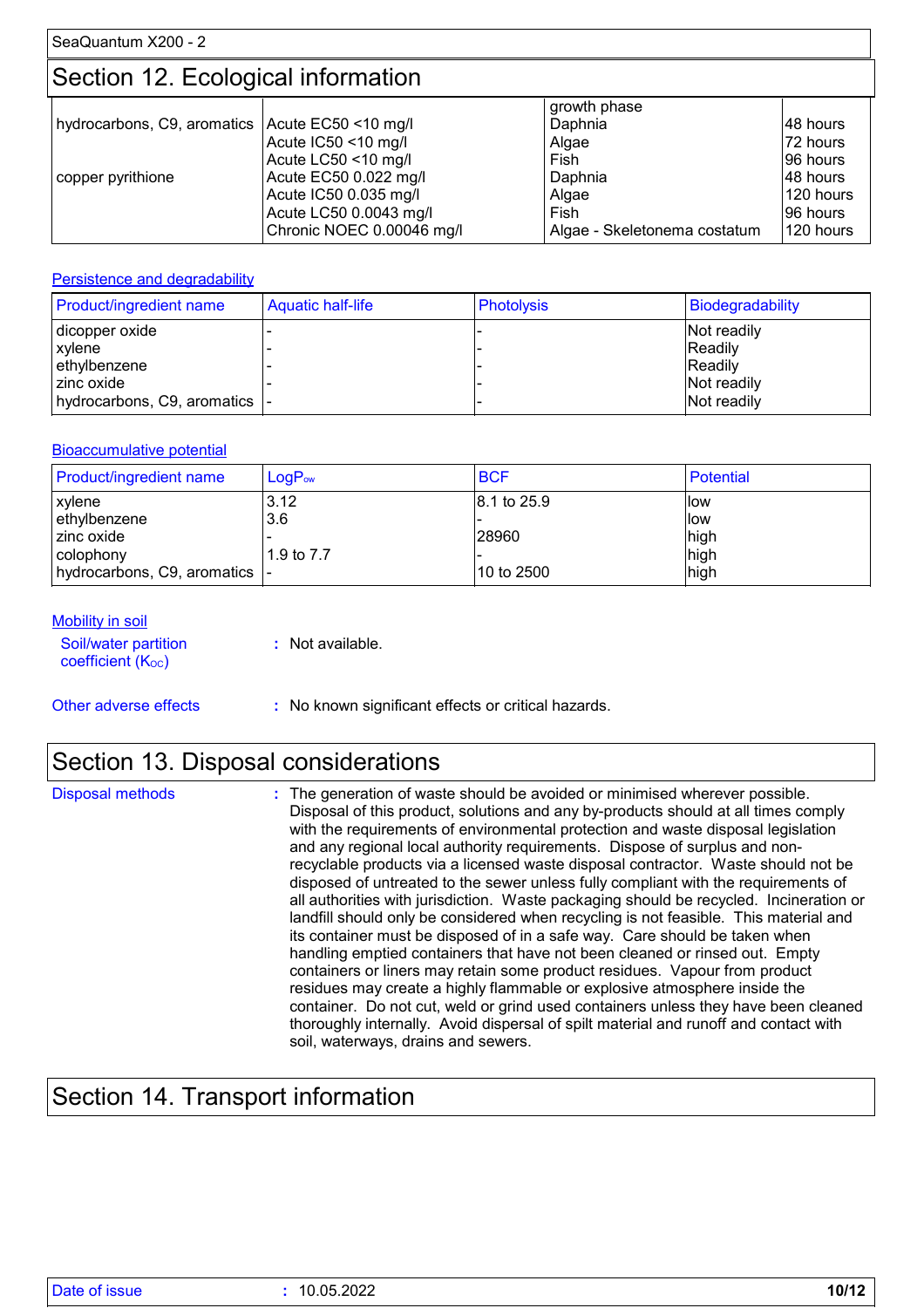### Section 14. Transport information

|                                        | <b>UN</b>                                                                                                                                                                                                                              | <b>IMDG</b>                                                                                                                                                                                                                            | <b>IATA</b>                                                                                                                                                                                                                     |
|----------------------------------------|----------------------------------------------------------------------------------------------------------------------------------------------------------------------------------------------------------------------------------------|----------------------------------------------------------------------------------------------------------------------------------------------------------------------------------------------------------------------------------------|---------------------------------------------------------------------------------------------------------------------------------------------------------------------------------------------------------------------------------|
| <b>UN number</b>                       | <b>UN1263</b>                                                                                                                                                                                                                          | <b>UN1263</b>                                                                                                                                                                                                                          | <b>UN1263</b>                                                                                                                                                                                                                   |
| UN proper shipping<br>name             | Paint                                                                                                                                                                                                                                  | Paint. Marine pollutant<br>(dicopper oxide)                                                                                                                                                                                            | Paint                                                                                                                                                                                                                           |
| <b>Transport hazard</b><br>class(es)   | 3                                                                                                                                                                                                                                      | 3                                                                                                                                                                                                                                      | 3                                                                                                                                                                                                                               |
| Packing group                          | III                                                                                                                                                                                                                                    | III                                                                                                                                                                                                                                    | III                                                                                                                                                                                                                             |
| <b>Environmental</b><br>hazards        | Yes. The environmentally<br>hazardous substance mark is<br>not required.                                                                                                                                                               | Yes.                                                                                                                                                                                                                                   | Yes. The environmentally<br>hazardous substance mark is<br>not required.                                                                                                                                                        |
| <b>Special precautions</b><br>for user | <b>Transport within user's</b><br>premises: always transport in<br>closed containers that are<br>upright and secure. Ensure<br>that persons transporting the<br>product know what to do in<br>the event of an accident or<br>spillage. | <b>Transport within user's</b><br>premises: always transport in<br>closed containers that are<br>upright and secure. Ensure<br>that persons transporting the<br>product know what to do in<br>the event of an accident or<br>spillage. | Transport within user's<br>premises: always transport<br>in closed containers that are<br>upright and secure. Ensure<br>that persons transporting the<br>product know what to do in<br>the event of an accident or<br>spillage. |
| <b>Additional</b><br>information       |                                                                                                                                                                                                                                        | The marine pollutant mark is<br>not required when transported<br>in sizes of $\leq$ 5 L or $\leq$ 5 kg.<br><b>Emergency schedules F-E,</b><br>$S-E$                                                                                    | The environmentally<br>hazardous substance mark<br>may appear if required by<br>other transportation<br>regulations.                                                                                                            |

### Transport in bulk according to **:** Not available.

IMO instruments

ADR / RID **:** Tunnel restriction code: (D/E) Hazard identification number: 30

### Section 15. Regulatory information

#### Hazardous Substance Act B.E. 2535 (1992) **Type**

| <u>- ישע</u>                  |             |                                          |                                                                                     |
|-------------------------------|-------------|------------------------------------------|-------------------------------------------------------------------------------------|
| <b>Ingredient name</b>        | <u>Type</u> | <b>Authority</b>                         | <b>Conditions</b>                                                                   |
| cuprous oxide                 | 3           | Department of<br>Agriculture             | Except the part on<br>responsibility of<br>Department of<br><b>Industrial Works</b> |
| cuprous oxide                 | 3           | Department of<br><b>Industrial Works</b> | Except the part on<br>responsibility of<br>Department of<br>Agriculture             |
| cadmium and cadmium compounds | 4           | Department of<br>Agriculture             |                                                                                     |
| cadmium and cadmium compounds | 4           | The Food and Drug<br>Administration      | $\blacksquare$                                                                      |
| lead                          | 3           | Department of<br><b>Industrial Works</b> |                                                                                     |

No known specific national and/or regional regulations applicable to this product (including its ingredients).